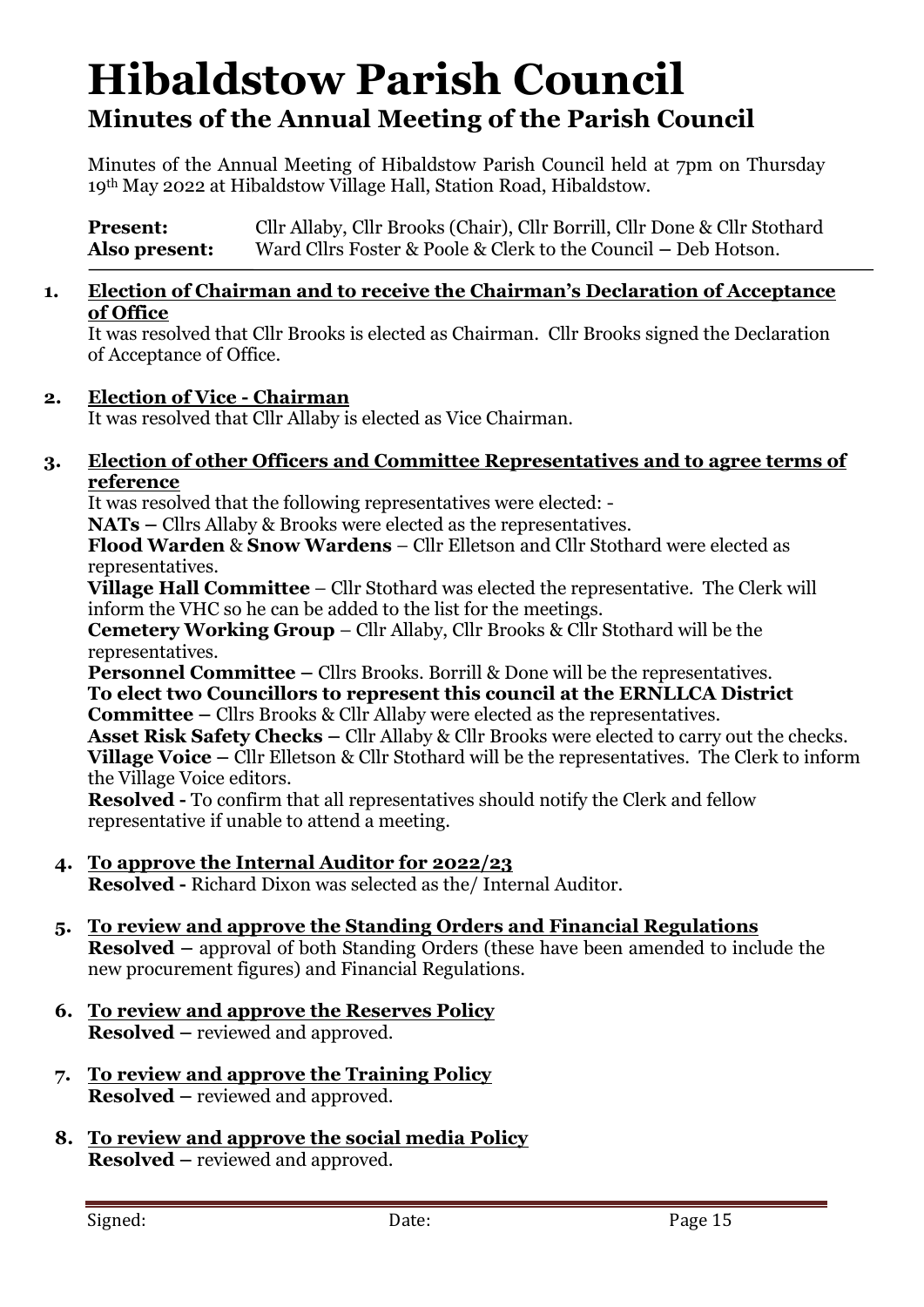# **Hibaldstow Parish Council**

## **Minutes of the Annual Meeting of the Parish Council**

- **9. To review and approve the General Data Protection Regulation policies. Resolved –** reviewed and approved.
- **10. To review and approve the Community Emergency Plan.** Item deferred. Clerk to update and send out to all Cllrs for approval at the next meeting.
- **11. To review and approve the Asset Register Resolved -** The Asset Register was reviewed and approved.
- **12. To review and approve the H & S and Financial Risk Assessment policy Resolved -** The H & S and Financial Risk Assessment Policy was reviewed and approved.
- **13. To review and approve the Scheme of Publication. Resolved -** The policy was reviewed and approved.
- **14. To review and approve the Equal Opportunity Policy Resolved -** The policy was reviewed and approved.
- **15. To review and approve the Complaints Procedure Resolved -** The procedure was reviewed and approved.
- **16. To review and approve the Co-option Procedure Resolved -** The procedure was reviewed and approved.
- **17. To review and approve the Members and Officer Protocol Resolved -** The protocol was reviewed and approved.
- **18. To review and approve the terms of reference of the Personnel Committee Resolved –** The terms of reference were approved and will be sent out to all Committee members.
- **19. To review and approve the terms of reference of the Village Hall Representatives Resolved –** The terms of reference were approved.
- **20. To review and approve the Disciplinary & Grievance Procedure Resolved -** The procedure was reviewed and approved.
- **21. To review and approve the Cemetery Regulations and Fees Resolved -** The regulations and fee were reviewed and approved.
- **22. To review and approve the Grants Policy Resolved -** The policy was reviewed and approved.
- **23. To review and approve Child Protection and Safeguarding Adults Policies Resolved -** The policies were reviewed and approved. These have been updated to keep in line with NLC requirements when applying for grant funding.
- **24. To set the dates of the ordinary Parish Council Meeting for 2022/23 Resolved -** The dates were set for 2022/23.